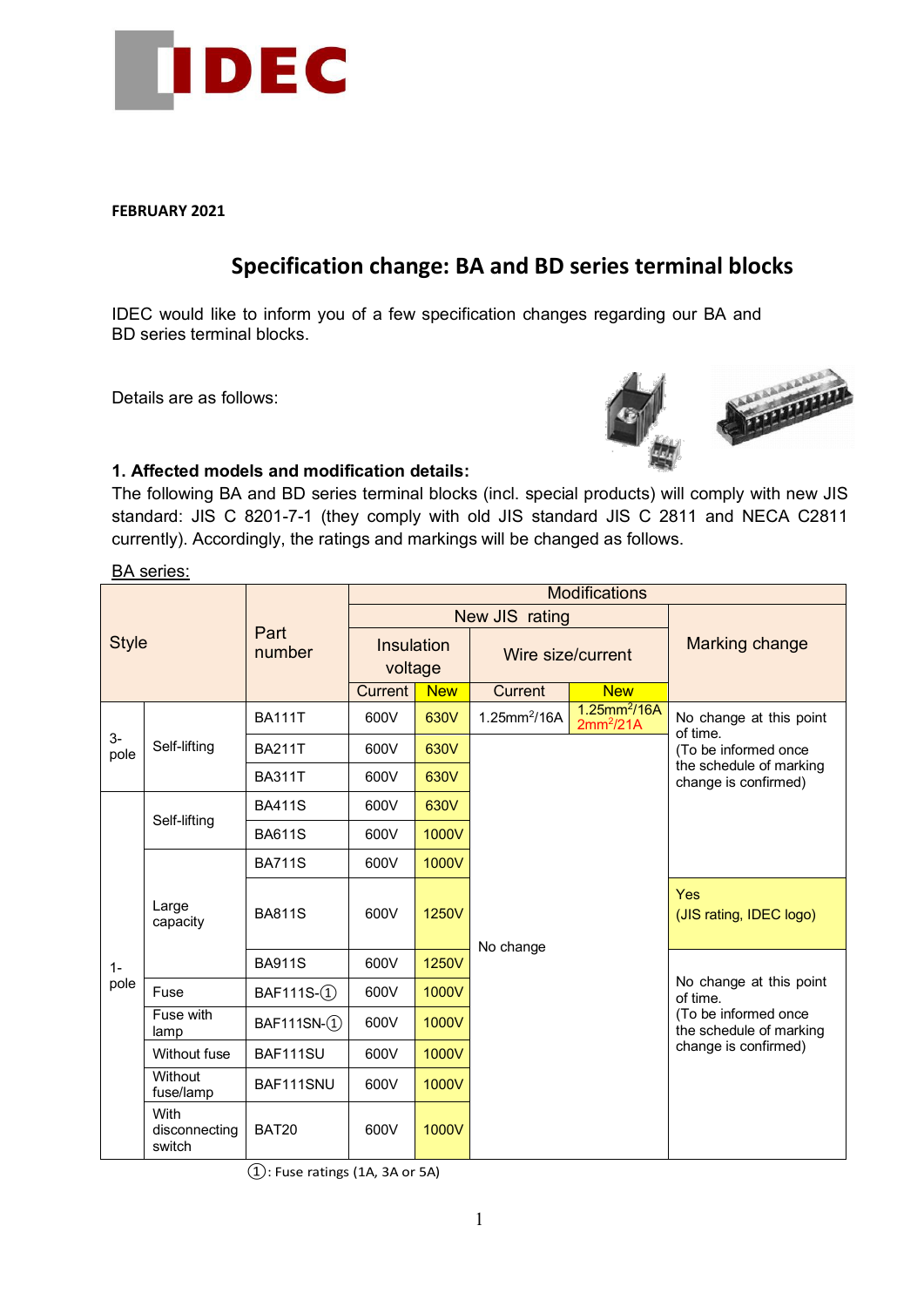

### BD series:

| <b>Style</b>    |                                        |                | <b>Modifications</b> |                    |                                                                          |  |  |
|-----------------|----------------------------------------|----------------|----------------------|--------------------|--------------------------------------------------------------------------|--|--|
|                 |                                        |                |                      | New JIS rating     | Marking change                                                           |  |  |
|                 |                                        | Part<br>number |                      | Insulation voltage |                                                                          |  |  |
|                 |                                        |                | Current              | <b>New</b>         |                                                                          |  |  |
| 8 <sub>mm</sub> | M <sub>3</sub> screw<br>(self-lifting) | BD8-RB         | 380V                 | 400V               |                                                                          |  |  |
|                 |                                        | $BD8-MB(2)$    | 380V                 | 400V               | No change at this point of time.<br>(To be informed once the schedule of |  |  |
|                 |                                        | BD8-RS         | 380V                 | 400V               | marking change is confirmed)                                             |  |  |
| 7 <sub>mm</sub> | M <sub>3</sub> screw<br>(self-lifting) | BD7-RB         | 250V                 | 320V               |                                                                          |  |  |
|                 |                                        | $BD7-MB(2)$    | 250V                 | 320V               |                                                                          |  |  |

②: No of poles (surface mount type)

# Marking change (BA811S):

The markings of insulation voltage and IDEC logo will be changed as follows.



#### Notes:

- 1. Current products and modified products can be used together.
- 2. It is possible to use all of the above BA and BD series terminal blocks according to the new JIS ratings even if the markings remain changed.
- 3. There is no other specification change.

## **3. Schedule:**

Change of JIS rating: starting from May 2021.

Change of markings (BA811S): starting May 2021

Note: Depending on our stock situation, current and new products may be mixed in the same shipment.